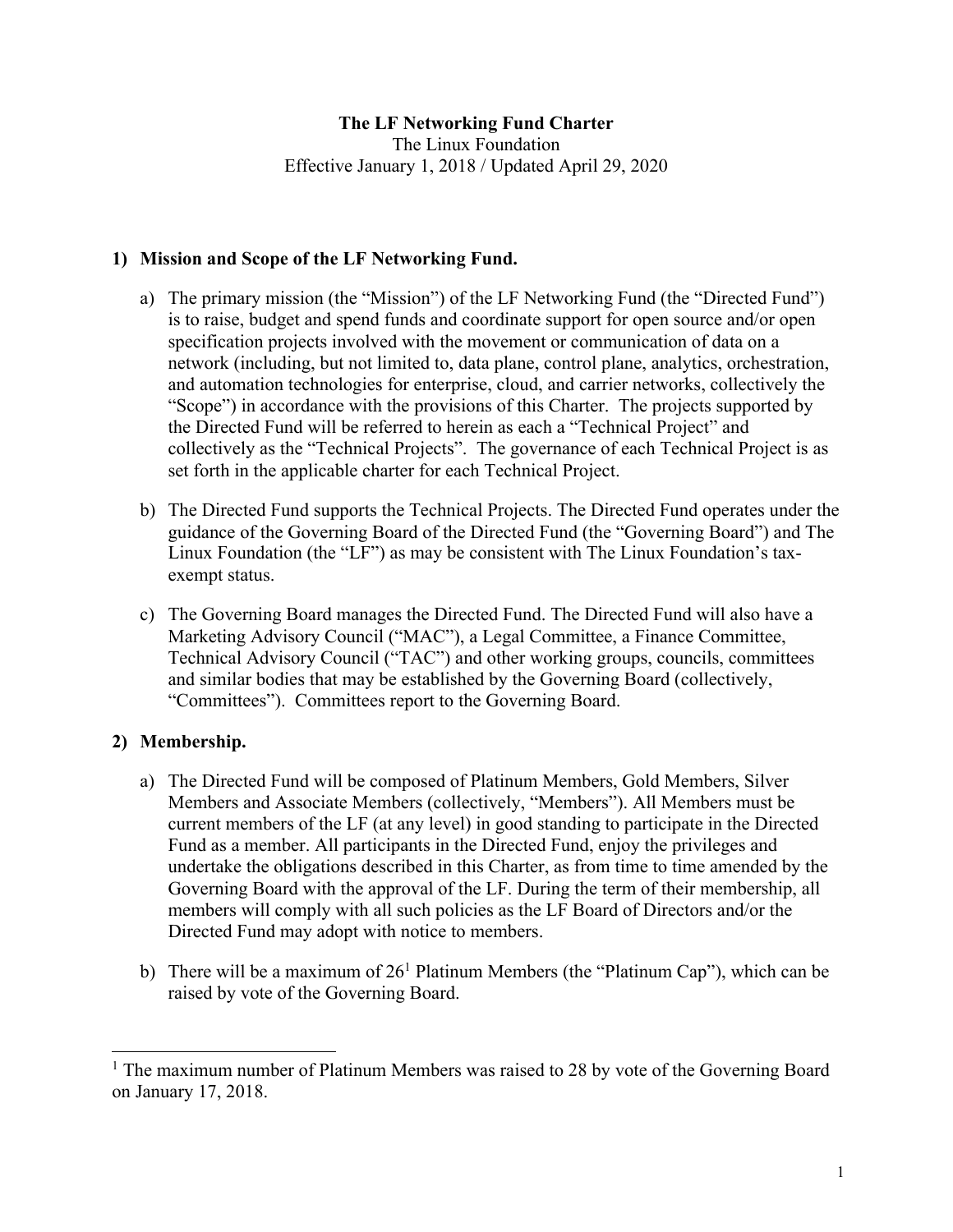- c) In addition to the other rights set forth in this Charter, Platinum Members will each:
	- i) be entitled to appoint a voting representative to the Governing Board and any Committee;
	- ii) enjoy most prominent placement in displays of membership logos; and
	- iii) receive such other benefits as The Linux Foundation and the Governing Board may make available to Platinum Members.
- d) Gold Members, acting as a class, will be entitled to elect annually one representative to the Governing Board for every three Gold Members up to a maximum of three representatives, provided that so long as there is at least one Gold Member there will always be at least one Gold Member representative, even if there are less than three Gold Members.
- e) In addition to the other rights set forth in this Charter, Gold Members will each:
	- i) be entitled to appoint a voting representative to the MAC;
	- ii) enjoy prominent placement in displays of membership logos; and
	- iii) have priority for available Platinum Memberships based on the seniority of the date the Gold Member joined the Directed Fund as a Gold Member.
- f) In addition to the other rights set forth in this Charter:
	- i) each Silver Member will be entitled to appoint one non-voting representative to the MAC:
	- ii) the Silver Members, acting as a class, will be entitled to elect annually one representative to the Governing Board, with the Governing Board determining the election process; and
	- iii) each Silver Member will enjoy placement in displays of Silver membership logos.
- g) The Associate Member category of membership is limited to Associate Members of The Linux Foundation and acceptance as an Associate Member requires approval by the Governing Board, or, if the Governing Board sets additional criteria for joining the Directed Fund as an Associate Member, the meeting of such criteria. If the Associate Member is a membership organization, Associate Membership in the Directed Fund does not confer any benefits or rights to the members of the Associate Member.
- h) Members will be entitled to:
	- i) participate in Directed Fund general meetings, initiatives, events and any other activities as appropriate; and
	- ii) identify themselves as members of the LF Networking Fund supporting the LF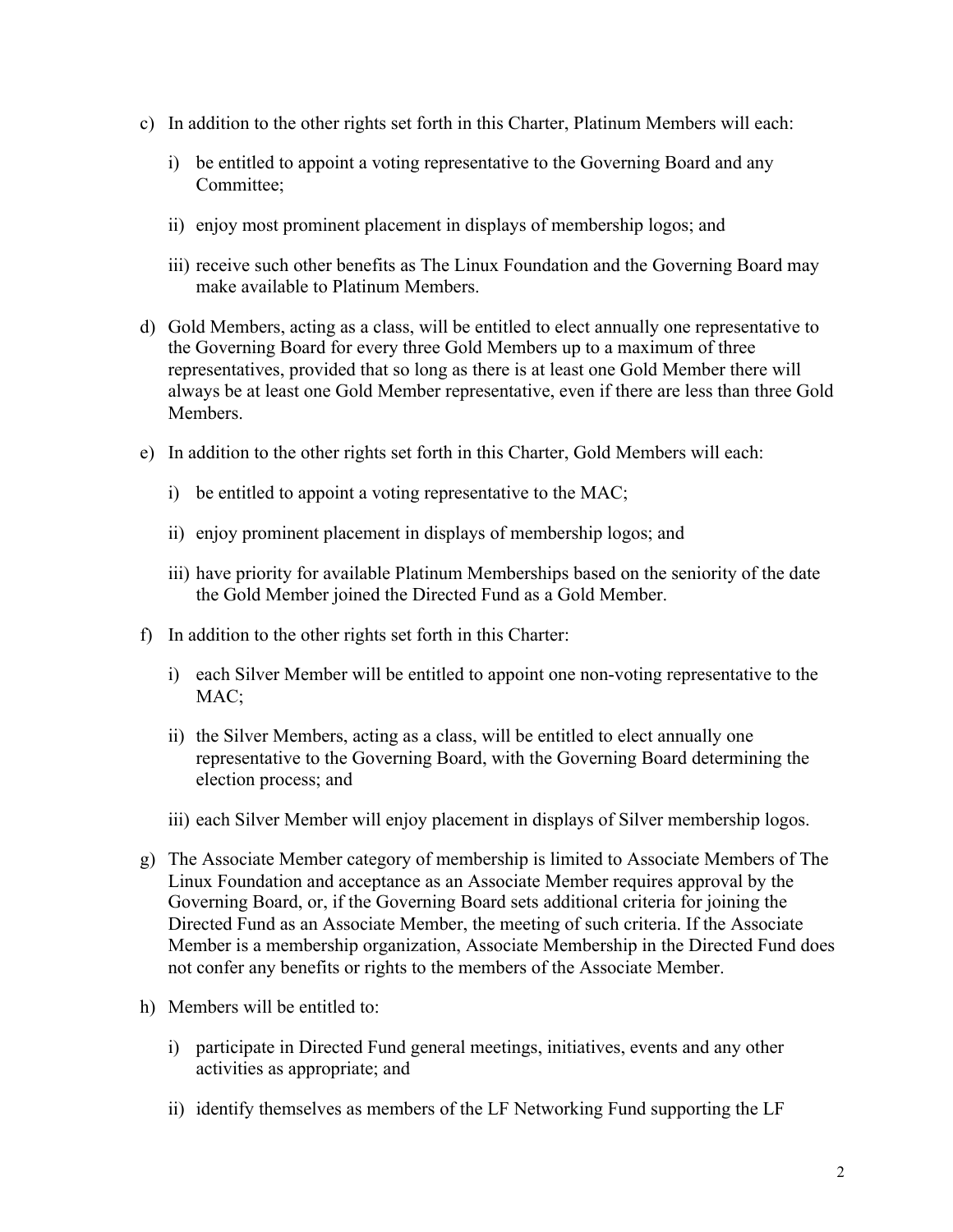Networking community.

#### **3) Governing Board**

- a) The Governing Board voting members will consist of:
	- i) one representative appointed by each Platinum Member;
	- ii) the elected Gold Member representative or representatives;
	- iii) the elected Silver Member representative;
	- iv) the TAC Representative (as defined herein);
	- v) the Committer Representative (as defined herein); and
	- vi) the Innovation Representative (as defined herein)
- b) Except for the TAC Representative and the Committer Representative, each representative to the Governing Board shall be an employee of the Member that appointed or nominated her or him, or of a direct or indirect subsidiary of such Member.
- c) If any two or more Members are together part of a group of Related Companies (as defined in Section 9), up to two such Members of that group of Related Companies may each appoint, in the case of Platinum membership, or nominate for a membership class election, in the case of Gold or Silver membership, a representative on the Governing Board. Except as provided in the preceding sentence, and excluding having an employee serve as the TAC Representative or Committer Representative, no single Member, company or set of Related Companies will be entitled to appoint or nominate for Membership class election more than one representative for the Governing Board.
	- i) Please note that it will be acceptable for one Member to appoint or nominate a representative to the Governing Board and have another of its employees, or an employee of one of its direct or indirect subsidiaries, serve as the TAC Representative or Committer Representative on the Governing Board.
- d) Conduct of Meetings
	- i) Governing Board meetings will be limited to the Governing Board representatives, the MAC Chair, invited guests and LF staff.
	- ii) Governing Board meetings follow the requirements for quorum and voting outlined in this Charter. Unless otherwise decided by the Governing Board, one named alternate may attend any meeting on behalf of, and as a fully participating, voting alternate for, any representative to the Governing Board or any Committee. With respect to any elected representative to the Governing Board or any Committee, any such representative may select an alternate as follows: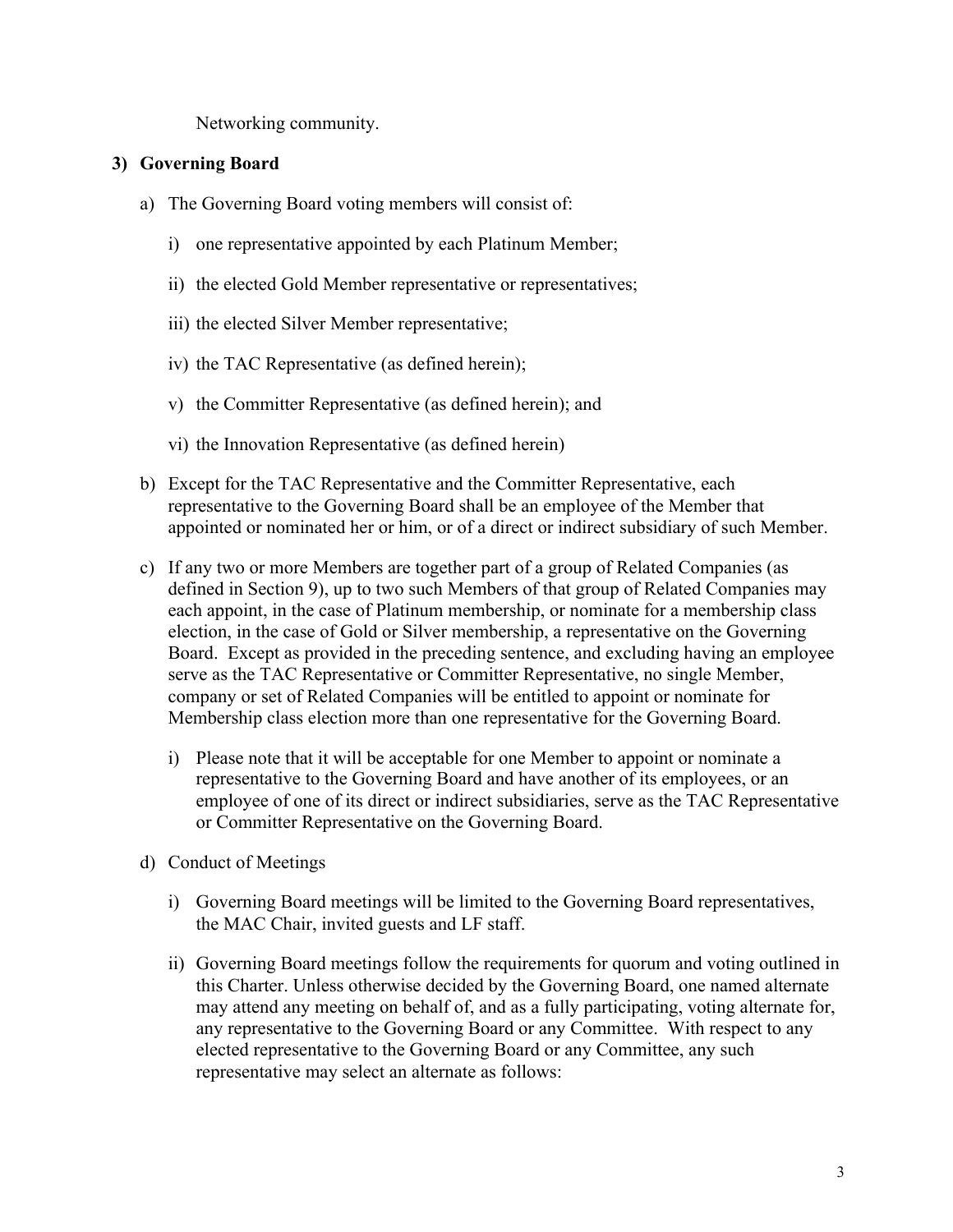- (1) an individual employed by a (i) Platinum Member shall be an employee of that Member, and (ii) Member of the same class, in the case of representatives elected to represent Gold or Silver Members;
- (2) another committer or maintainer to any Technical Project, in the case of the Committer Representative; and
- (3) another member of the TAC, in the case of the TAC Representative.
- iii) The Governing Board meetings will be private unless decided otherwise by the Governing Board. The Governing Board may invite guests to participate in consideration of specific Governing Board topics (but such a guest may not participate in any vote on any matter before the Governing Board).
- e) Officers
	- i. The Officers of the Directed Fund will be a Chair ("Chair"), Vice-Chair<sup>2</sup> and a Treasurer.
	- ii. The Chair will preside over meetings of the Governing Board, manage any day-today operational decisions, and will submit minutes for Governing Board approval.
	- iii. The Treasurer will assist in the preparation of budgets for Governing Board approval, monitor expenses against the budget and authorize expenditures approved in the budget.
- f) The Governing Board will be responsible for overall management of the Directed Fund, including:
	- i) determining the technical projects within the Scope that will constitute Technical Projects, consistent with the requirements of Section 16.(b), including adding or removing projects and establishing policies or guidelines for onboarding new projects;
	- ii) establishing principles and guidelines for budget allocation, setting annual priorities for budget allocation, and approving a budget and staffing plan directing the use of funds raised by the Directed Fund from all sources of revenue;
	- iii) nominating and electing Officers of the Directed Fund;
	- iv) overseeing all Directed Fund business and community outreach matters and work with the LF on any legal matters that arise;

<sup>&</sup>lt;sup>2</sup> The officer positions were modified by action of the Governing Board on February 15, 2018 with the following resolution: "Resolved: That the creation of two Vice Chairperson positions; one responsible for open source community engagement, and the other responsible for SDO engagement, is [hereby] confirmed, approved, and adopted."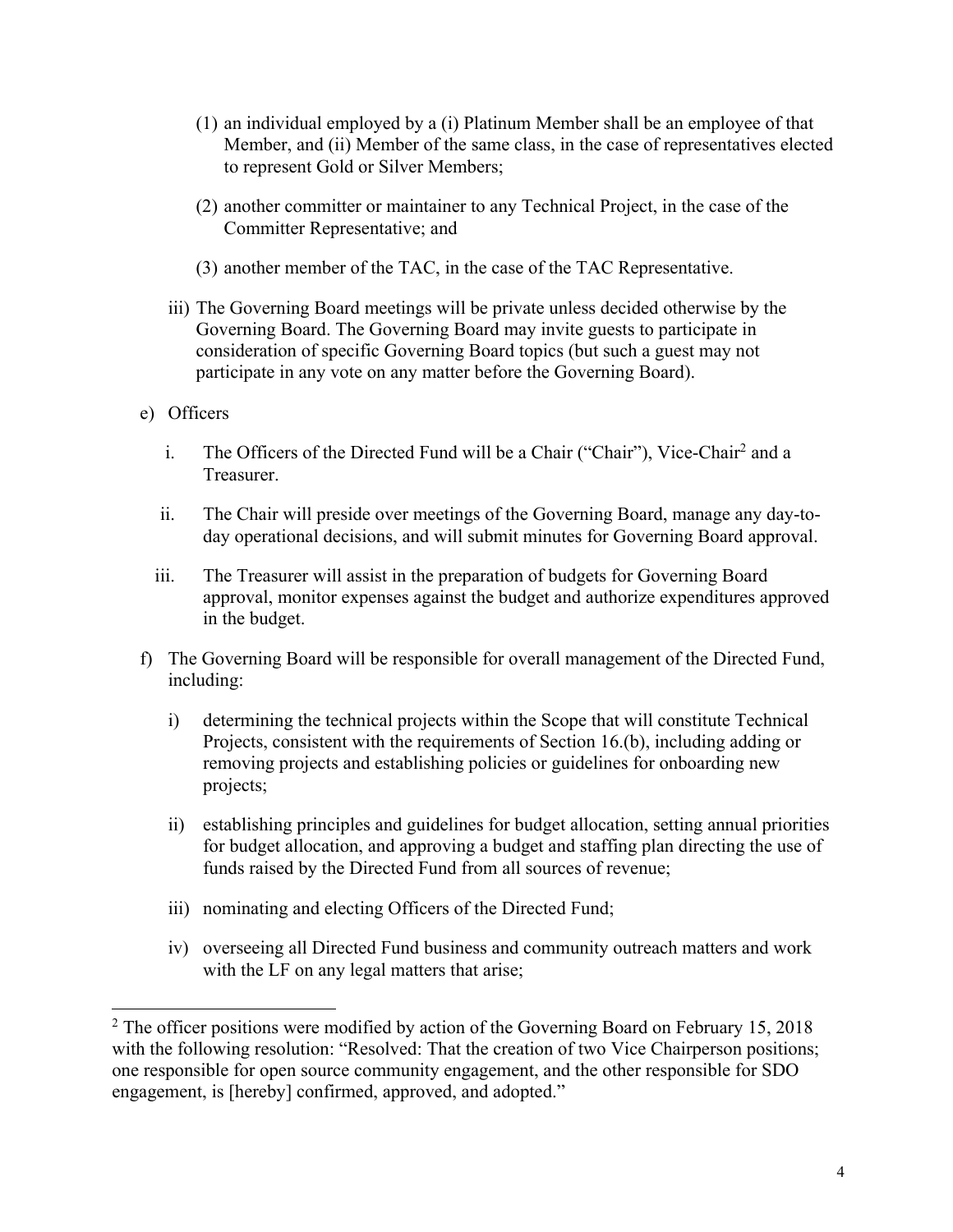- v) adopting and maintaining policies or rules and procedures for the Directed Fund (subject to LF approval);
- vi) establishing ad-hoc committees to resolve a particular matter or establish additional committees, in support of the mission of the Directed Fund;
- vii) establishing any conformance programs and soliciting input (including testing tools) from the technical oversight bodies and, when appropriate, the MAC, for defining and administering any programs related to conformance with any Technical Project, (a "Compliance Program");
- viii) approving the Marketing Plan (as defined herein);
- ix) publishing use cases, user stories, websites and priorities to help inform the ecosystem and technical community;
- x) selecting the Innovation Representative;
- xi) approving procedures for the nomination and election of the Silver Member representative and any Officer or other positions created by the Governing Board; and
- xii) voting on all decisions or matters coming before the Governing Board.
- g) Innovation Representative. The Governing Board may chose to appoint a representative of one of the Members that both (a) is not otherwise represented directly on the Governing Board and (b) has made substantial contributions to further the Mission to serve as the "Innovation Representative" for an annual term. The Innovation Representative must be employed by a Gold, Silver, or Associate Member.
- h) Elections and Vacancies. Processes and procedures for all elections of any representative to the Governing Board or any Committee will be determined by the Governing Board. Except as otherwise provided by the Governing Board:
	- i) processes and procedures for elections of any chair of any Committee may be determined by the applicable Committee;
	- ii) in the case of representatives elected to the Governing Board by the Gold or Silver Members, in the event that a representative ceases to be employed by the Member that nominated such representative or ceases to be a representative to the Governing Board, such Member may recommend a successor representative. The Governing Board may either accept such recommendation or call for an election to fill the applicable vacancy; and
	- iii) the term of a representative on the Governing Board or any Committee (other than the TAC Representative and the Committer Representative) will automatically terminate on the termination or expiration of the membership of the Member she or he is representing.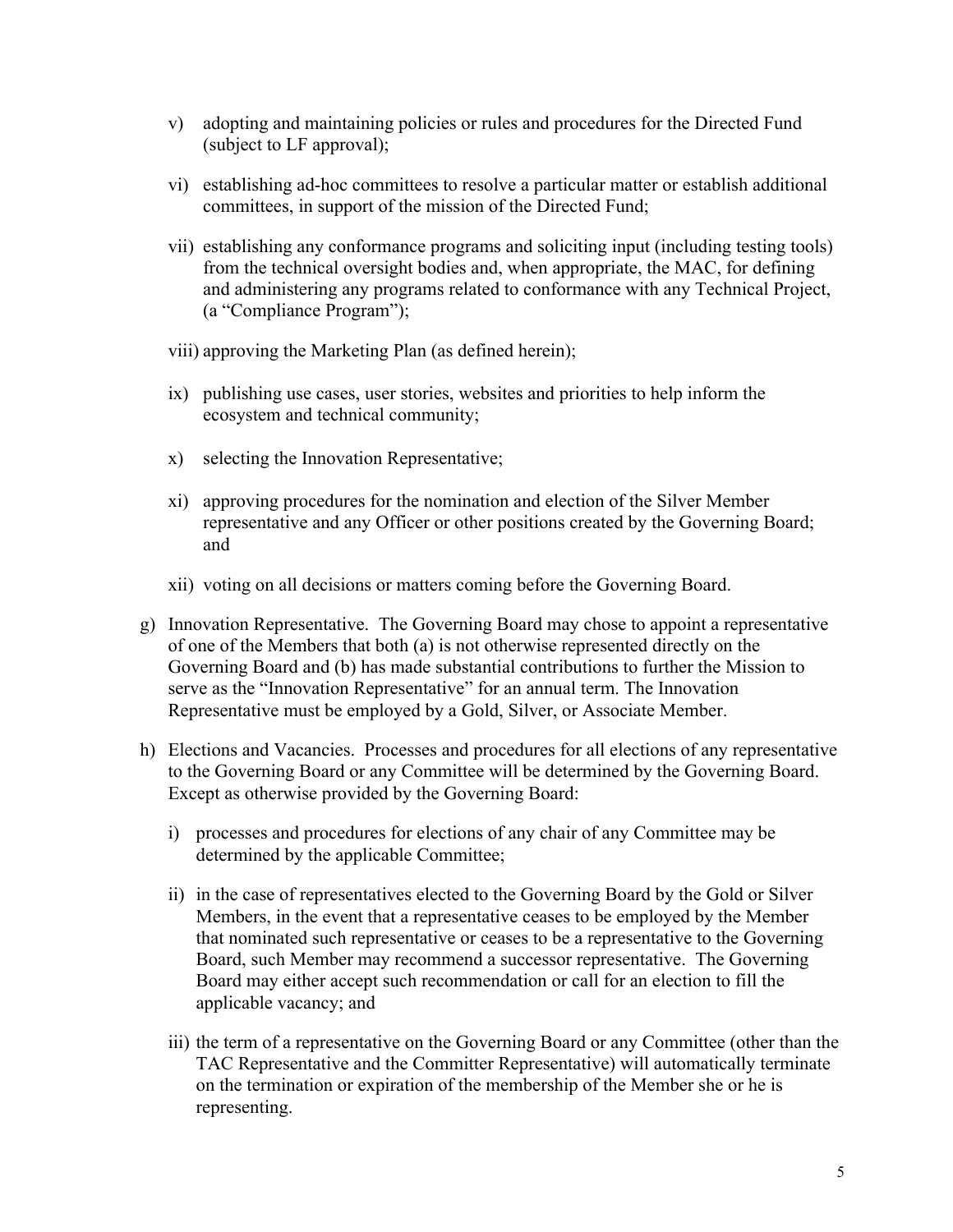i) Appointments. Any representative to the Governing Board or to any Committee appointed by a Member can be removed and/or replaced by such Member by notice to the Governing Board. Any representative to the TAC appointed by the technical oversight body of a TAC Project (as defined herein) may be removed by the technical oversight body of such TAC Project upon notice to the TAC and Governing Board.

### **4) Marketing Advisory Council**

- a) The MAC will consist of one appointed voting representative from each Platinum Member and each Gold Member and additional representatives of any Member may attend meetings of the MAC on a non-voting basis.
- b) The MAC will be responsible for:
	- i) interfacing with the Governing Board with respect to the Governing Board's goals for marketing and outreach for the Directed Fund and support of the Technical Projects;
	- ii) designing and developing, with input from the Governing Board and, as appropriate, the Technical Projects, an umbrella marketing and outreach plan (the "Marketing Plan"), which Marketing Plan is subject to approval by the Governing Board;
	- iii) engaging with the Technical Projects to identify their respective and collective needs from a marketing and outreach perspective and to reflect those needs, consistent with available resources, in the Marketing Plan;
	- iv) coordinating the Directed Fund's outbound outreach, communications and engagement with the communities and external audiences, including events, tradeshows, websites, etc;
	- v) establishing outreach working groups as needed (e.g. to coordinate project or technical area marketing needs), subject to approval of the Governing Board; and
	- vi) such other matters related to marketing as may be directed to the MAC by the Governing Board.
- c) The MAC will elect a Chair who will be responsible for reporting progress back to the Governing Board. Unless otherwise requested by the Governing Board, the MAC Chair may attend meetings of the Governing Board, but will not attend as a voting member of the Governing Board.

# **5) Legal Committee**

a) The Legal Committee will consist of members of the Governing Board that wish to participate on the Legal Committee together with their legal counsel. Participation on the Legal Committee is voluntary, and the makeup of the Legal Committee will be determined annually or as otherwise directed by the Governing Board.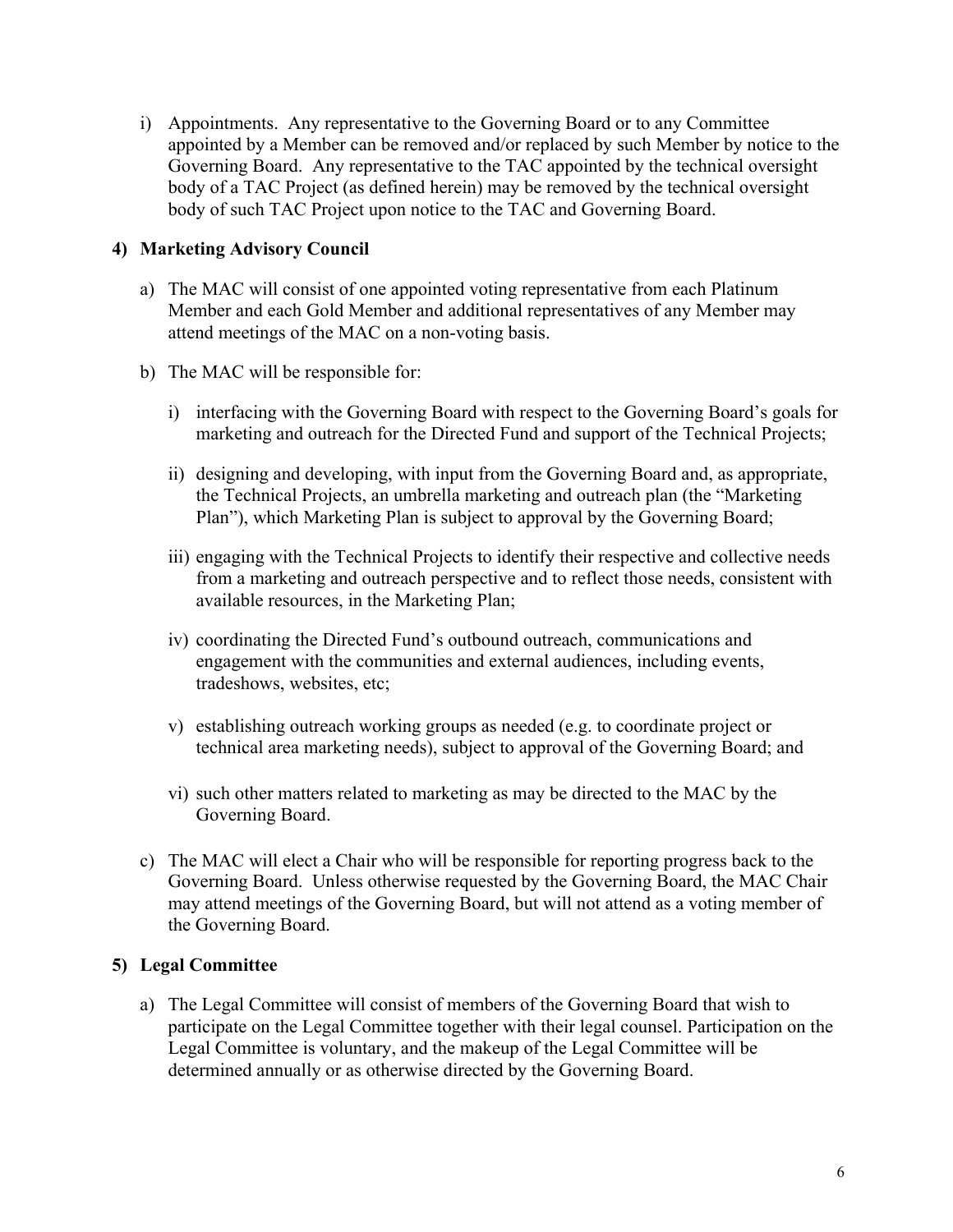- b) The responsibilities of the Legal Committee include the creation of recommendations to the Governing Board in response to questions submitted to the Legal Committee by the Governing Board.
- c) The Legal Committee will select, from among those Governing Board representatives that are participating on the Legal Committee, a Chair of the Legal Committee who will communicate findings or recommendations of the Legal Committee to the Governing Board.

#### **6) Finance Committee**

- a) The Finance Committee will consist of representatives of the Governing Board that volunteer to be a named participant on the Finance Committee.
- b) The responsibilities of the Finance Committee include:
	- i) assisting the Treasurer in preparation of annual budgets that adhere to the principles and guidelines established by the Governing Board;
	- ii) developing and reporting metrics for the allocation of budget in relation to meeting the priorities of the Governing Board;
	- iii) reviewing the progress of the Directed Fund against the annual budget;
	- iv) preparing forecasts for future financial needs of the Directed Fund; and
	- v) such other matters related to finance and the financial operation of the Directed Fund as may be directed to the Finance Committee by the Governing Board.
- c) The Treasurer shall be Chair of the Finance Committee.
- d) In the event that any TAC Project wishes to raise a concern with the budget, the first escalation will be a meeting with the TAC Project's representative on the TAC and the Treasurer to understand the TAC Project's concerns, and if not resolved after, the TAC Project representative will be given an opportunity to speak with the full Finance Committee.

### **7) Technical Advisory Council**

- a) The role of the TAC is to facilitate communication and collaboration among the Technical Projects. The TAC will be responsible for:
	- i) coordinating collaboration among Technical Projects, including development of an overall technical vision for the community;
	- ii) making recommendations to the Finance Committee of resource priorities for Technical Projects;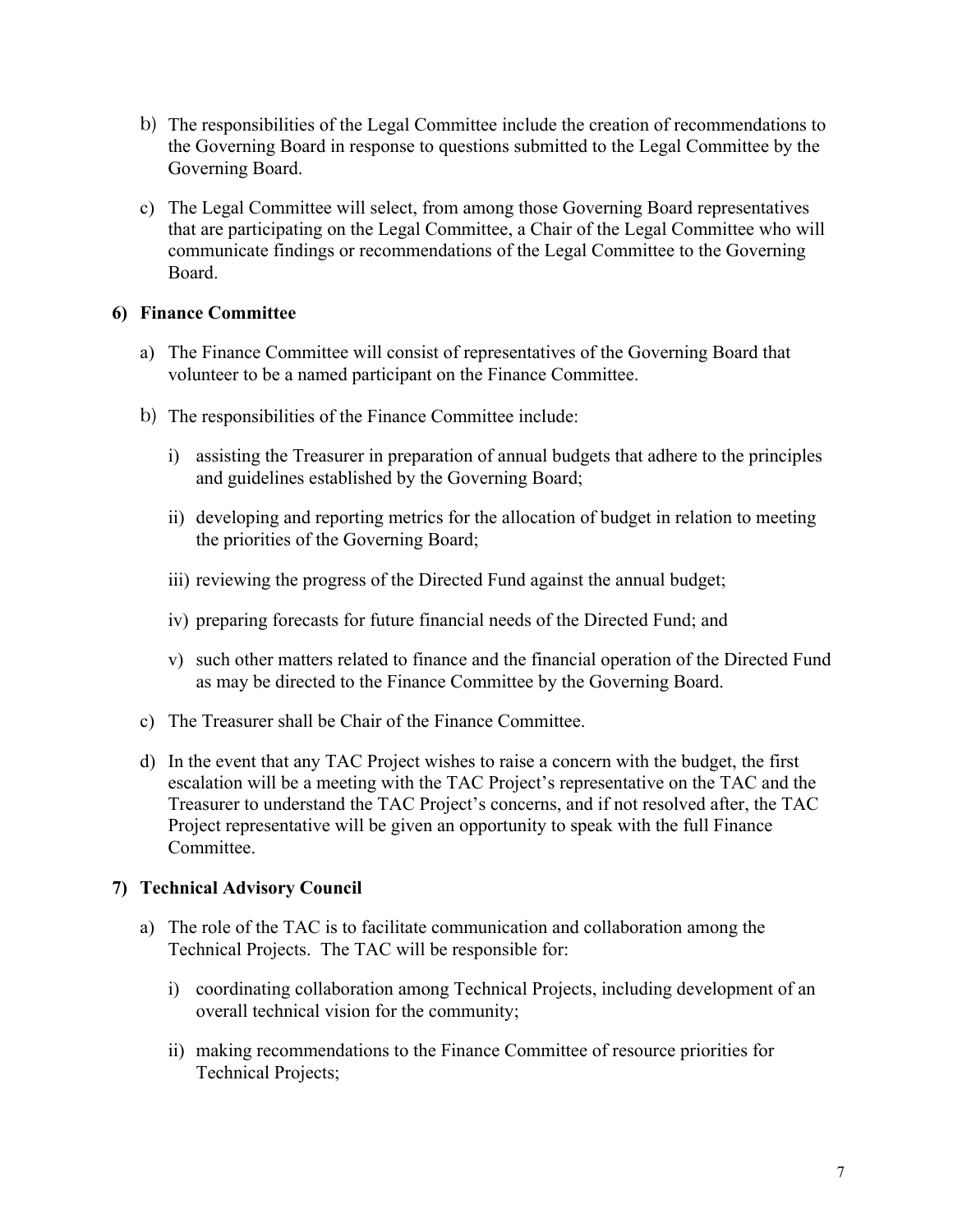- iii) electing annually a representative to serve on the Governing Board as the TAC's representative on the Governing Board (the "TAC Representative");
- iv) setting processes and procedures for the election annually by vote, by and from among the committers and maintainers to any Technical Project, an individual to serve as a representative of the development community on the Governing Board (the "Committer Representative"). Nominations to the position of Committer Representative are subject to Governing Board approval; and
- v) such other matters related to the technical role of the TAC as may be communicated to the TAC by the Governing Board.
- b) For the first twelve months following the initial meeting of the Governing Board and until otherwise determined by the TAC pursuant to Section 7.c., the voting members of the TAC consist of:
	- i) one representative appointed by each Platinum Member; provided, that if any two or more members are together part of a group of Related Companies (as defined in Section 9), up to two such Platinum Members of that group of Related Companies may each appoint one representative; and
	- ii) one representative appointed by the technical oversight body (e.g., a Technical Steering Committee) of each TAC Project.
- c) At any time following the first anniversary of the initial meeting of the Governing Board, the TAC may by vote decide upon an alternate structure for voting representation on the TAC, subject to the approval of the Governing Board.
- d) One representative of any Member may observe meetings of the TAC. The TAC may change this at any point in time, including: (a) opening meetings to invited members of the community; (b) holding closed meetings; and (c) holding meetings open to the public.
- e) At the start of the Directed Fund, "TAC Projects" are those Technical Projects listed as having voting representatives on the TAC on the Directed Fund's web site. Thereafter, any Technical Project can become a TAC Project through the approval of the Technical Project's technical oversight body, the TAC, and the Governing Board. The TAC and the Governing Board may approve a project lifecycle policy that will address the incubation and archival of TAC Projects.

### **8) Voting**

a) Quorum for Governing Board and Committee meetings will require fifty percent (50%) of the voting representatives of the Governing Board or Committee, as applicable. The Governing Board or Committee may continue to meet even if quorum is not met, but will be prevented from making any decisions at the meeting. If any representative, without sending an alternate, misses any two consecutive Governing Board or Committee meetings, as applicable, such representative shall not be counted for quorum purposes until she or he next attends. If any elected representative, without sending an alternate,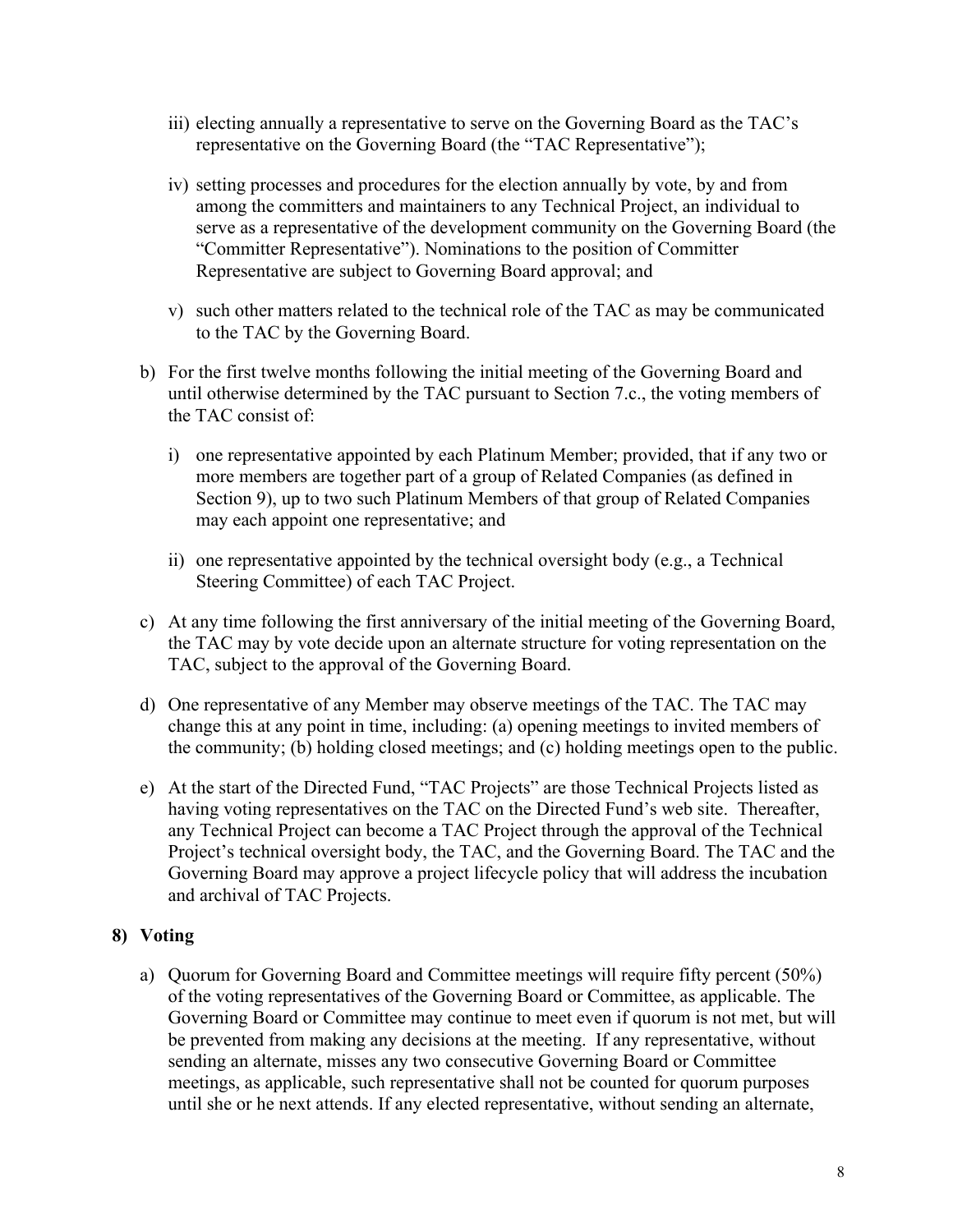misses any three consecutive Governing Board or Committee meetings, the Governing Board or Committee, as applicable, may call for a new election for such election position by a simple majority vote.

- b) Ideally decisions will be made based on consensus. If, however, any decision requires a vote to move forward, the representatives of the Governing Board or Committee, as applicable, will vote on a one vote per voting representative basis.
- c) Except as provided in Sections 8.a. and 17.a., decisions by vote at a meeting will require a two-third's vote, provided quorum is met. Except as provided in Section 17.a., decisions by electronic vote without a meeting will require a majority of all voting representatives of the Governing Board or Committee, as appropriate.
- d) In the event of a tied vote with respect to an action that cannot be resolved by the Governing Board, the Chair may refer the matter to the LF for assistance in reaching a decision. If there is a tied vote in any Committee that cannot be resolved, the matter may be referred to the Governing Board.

### **9) Subsidiaries and Related Companies**

- a) Definitions:
	- i) "Subsidiaries" means any entity in which a Member owns, directly or indirectly, more than fifty percent of the voting securities or membership interests of the entity in question;
	- ii) "Related Company" means a Member and any entity which controls or is controlled by a Member or which, together with a Member, is under the common control of a third party, in each case where such control results from ownership, either directly or indirectly, of more than fifty percent of the voting securities or membership interests of the entity in question; and
	- iii) "Related Companies" are entities that are each a Related Company of a Member and the Member itself.
- b) Only the legal entity which has executed a Participation Agreement and its Subsidiaries will be entitled to enjoy the rights and privileges of such Membership; provided, however, that such Member and its Subsidiaries will be treated together as a single Member.
- c) If a Member is itself a foundation, association, consortium, open source project, membership organization, user group or other entity that has members or sponsors, then the rights and privileges granted to such Member will extend only to the employeerepresentatives of such Member, and not to its members or sponsors, unless otherwise approved by the Governing Board in a specific case.
- d) Directed Fund Membership is non-transferable, non-salable and non-assignable, except a Member may transfer its current Membership benefits and obligations to a successor of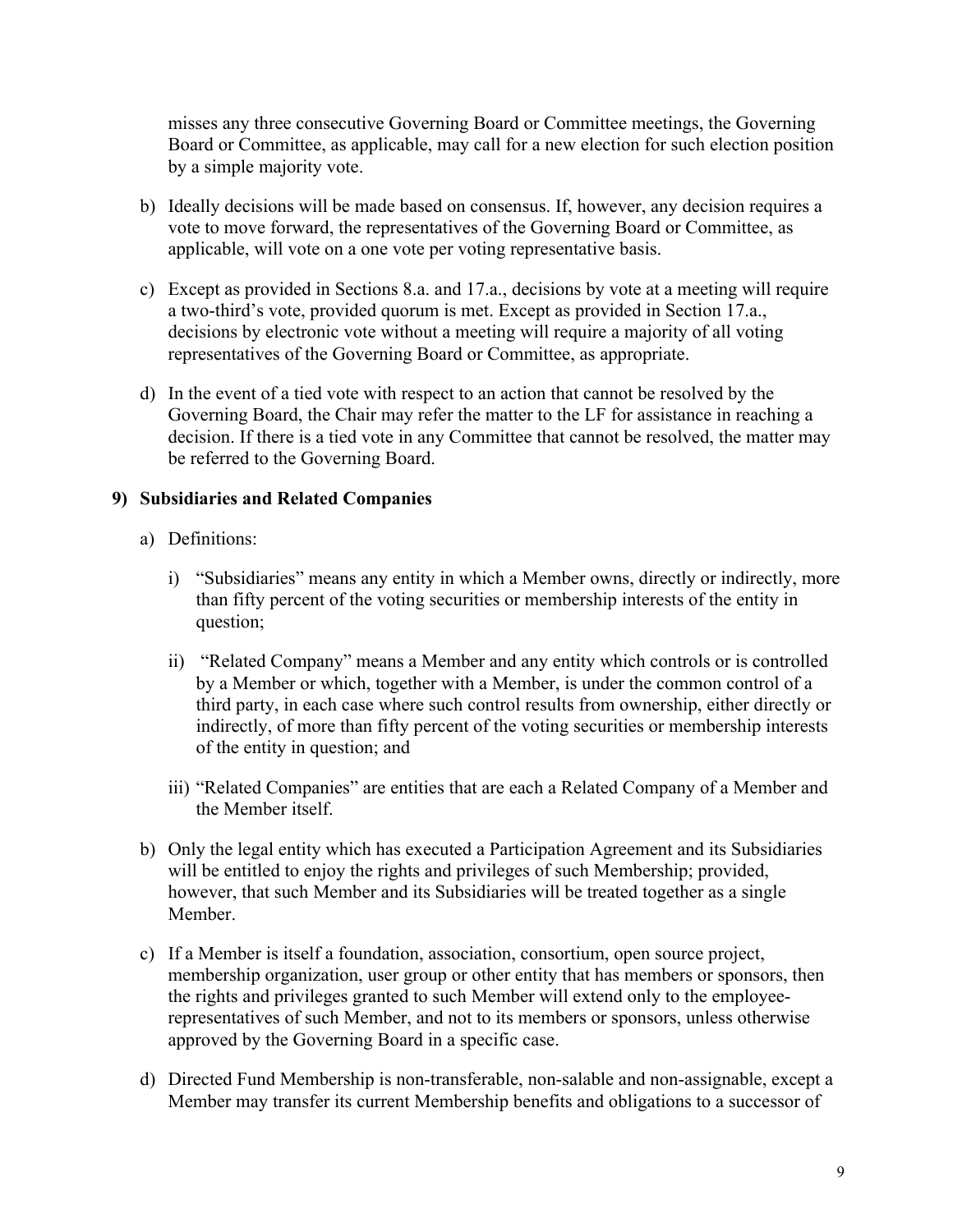substantially all of its business or assets, whether by merger, sale or otherwise that is, or upon such transfer becomes, a member of The Linux Foundation; provided that the transferee agrees to be bound by this Charter and the Bylaws and policies required by LF membership.

### **10) Good Standing**

a) The Linux Foundation's Good Standing Policy is available at https://www.linuxfoundation.org/good-standing-policy and will apply to Members of this Directed Fund.

### **11) Trademarks**

a) Any trademarks relating to the Directed Fund or any Technical Project, including without limitation any mark relating to any Conformance Program, must be transferred to and held by LF Projects, LLC and available for use pursuant to LF Projects, LLC's trademark usage policy, available at www.lfprojects.org/trademarks/.

### **12) Antitrust Guidelines**

- a) All Members must abide by The Linux Foundation Antitrust Policy available at http://www.linuxfoundation.org/antitrust-policy.
- b) All Members must encourage open participation from any organization able to meet the membership requirements, regardless of competitive interests. Put another way, the Governing Board will not seek to exclude any member based on any criteria, requirements or reasons other than those that are reasonable and applied on a nondiscriminatory basis to all members.

# **13) Budget**

- a) The Governing Board will approve an annual budget and never commit to spend in excess of funds raised. The budget and the purposes to which it is applied must be consistent with both (a) the non-profit and tax-exempt mission of The Linux Foundation and (b) the goals of the Technical Projects.
- b) The Linux Foundation will provide the Governing Board with regular reports of spend levels against the budget. Under no circumstances will The Linux Foundation have any expectation or obligation to undertake an action on behalf of the Directed Fund or otherwise related to the Directed Fund that is not covered in full by funds raised by the Directed Fund.
- c) In the event an unbudgeted or otherwise unfunded obligation arises related to the Directed Fund, The Linux Foundation will coordinate with the Governing Board to address gap funding requirements.

### **14) General & Administrative Expenses**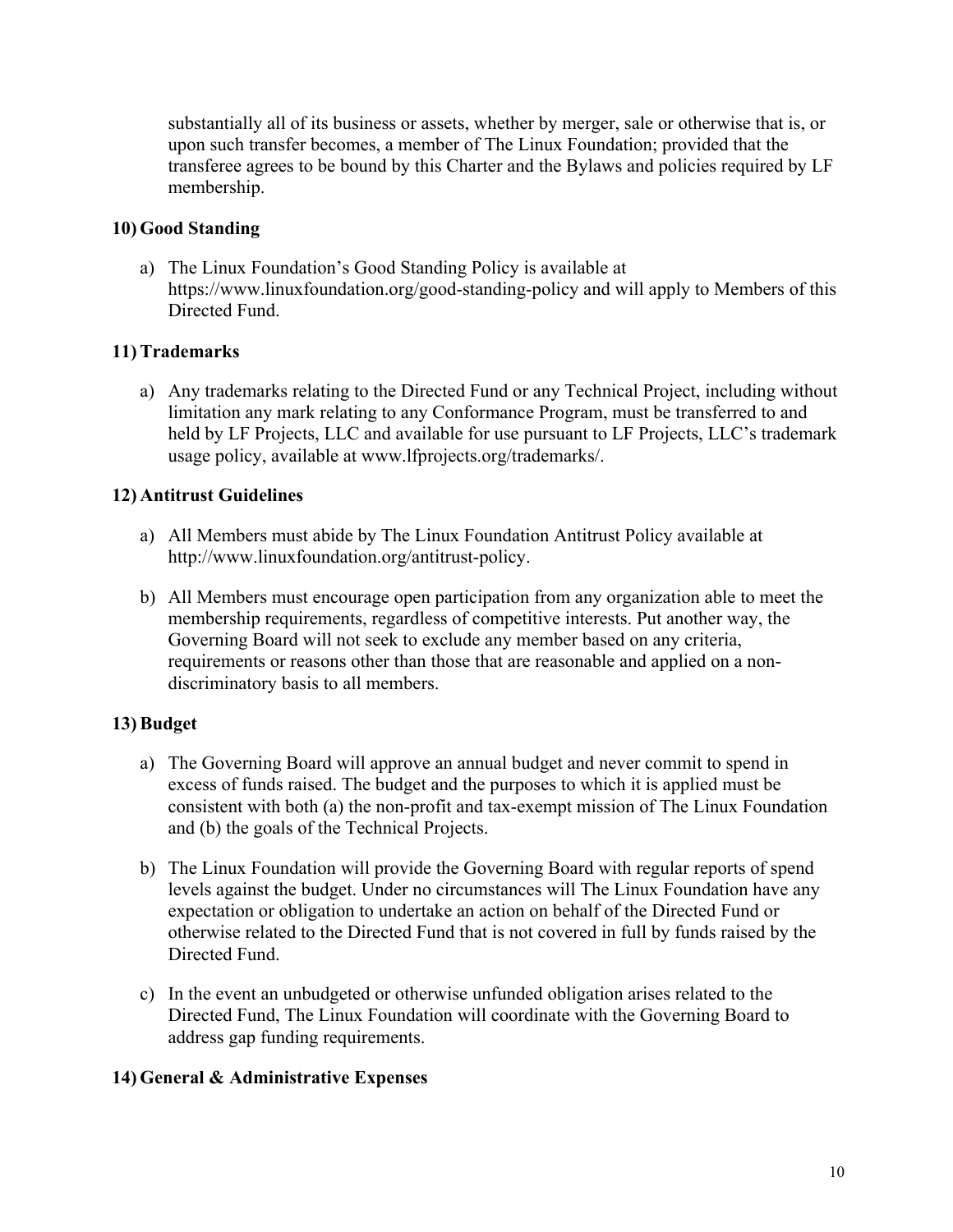- a) The Linux Foundation will have custody of and final authority over the usage of any fees, funds and other cash receipts.
- b) A General & Administrative  $(G\& A)$  fee will be applied by the Linux Foundation to funds raised to cover finance, accounting, and operations. The G&A fee will be 9% of the Directed Fund's first \$1,000,000 of gross receipts each year and 6% of the Directed Fund's gross receipts each year over \$1,000,000.

#### **15) General Rules and Operations.** The Directed Fund must:

- a) engage in the work of the Directed Fund in a professional manner consistent with maintaining a cohesive community, while also maintaining the goodwill and esteem of The Linux Foundation in the open source community;
- b) respect the rights of all trademark owners, including any branding and usage guidelines;
- c) engage or coordinate with The Linux Foundation on all outreach, website and marketing activities regarding the Directed Fund or on behalf of any Technical Project that invokes or associates the name of any Technical Project or The Linux Foundation; and
- d) operate under such rules and procedures as (i) the Linux Foundation may from time to time adopt or (ii) may be approved by the Governing Board and confirmed by The Linux Foundation.

### **16)Intellectual Property Guidelines**

- a) The charter and intellectual property and other policies of each Technical Project will define how contributions of source code, documentation and other artifacts are to be made to the Technical Project.
- b) The Governing Board may elect to support any project within the Scope as a Technical Project provided that such project:
	- i) requires the use of the Developer Certificate of Origin, Version 1.1, for all contributions of source code, documentation and other artifacts;
	- ii) utilizes an OSI-approved open source license specifically approved by the Governing Board for inbound and outbound contributions of source code, documentation and other artifacts;
	- iii) unless otherwise approved by The Linux Foundation, has policies that are not inconsistent or incompatible with the policies of The Linux Foundation or the Directed Fund; and
	- iv) such project has resolved, to the satisfaction of the Legal Committee, any licensing questions, including with respect to external dependencies.

### **17) Amendments**